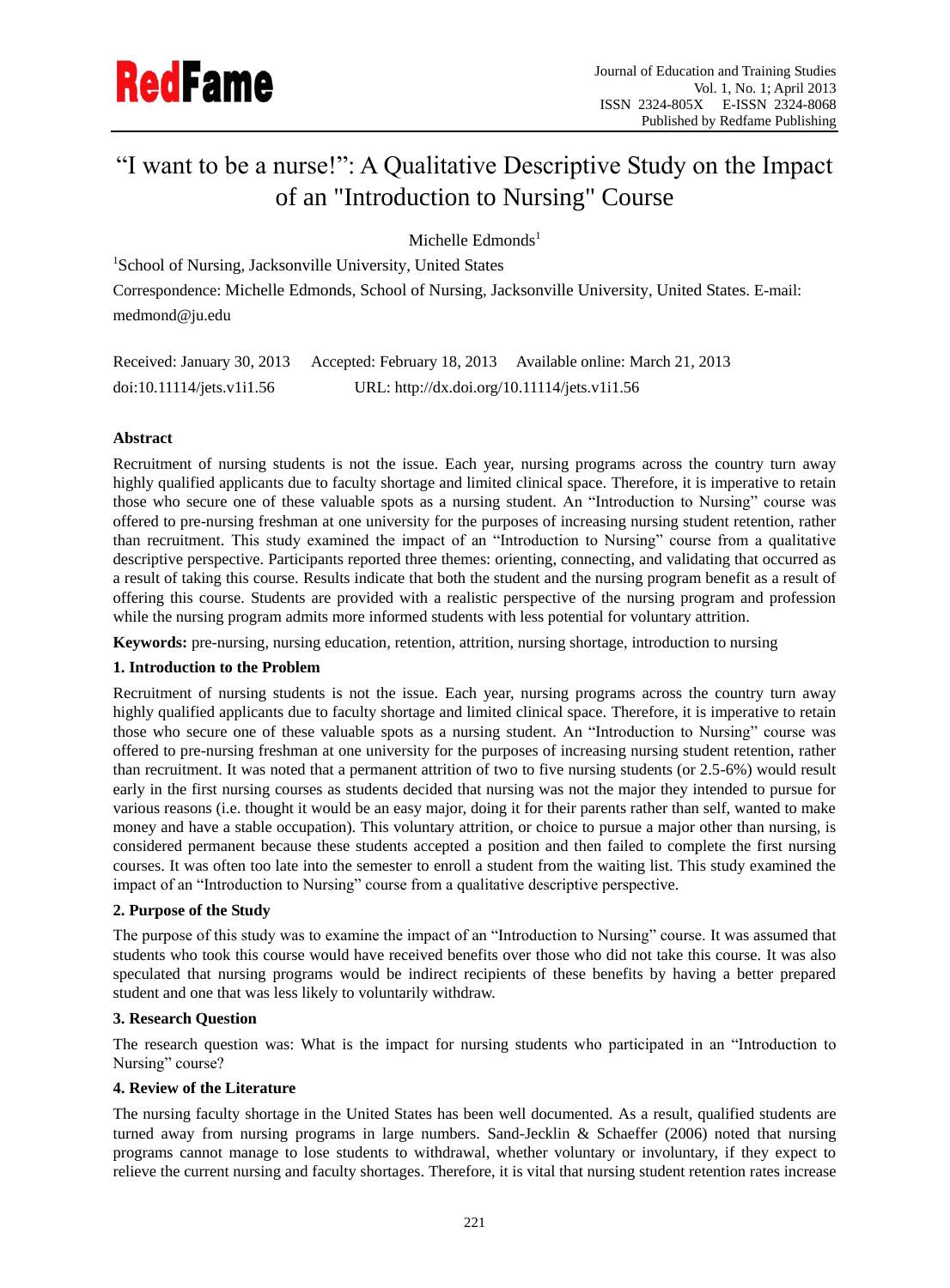and attrition rates decrease.

Retention of nursing students can be achieved in a number of ways. If students receive support from their professors, they report being more motivated to progress toward graduation (Shelton 2003). Research conducted by Jeffreys (2007a, 2007b) has found similarly that faculty and peer mentoring provides support to at-risk students who are in their first semester of a nursing program and may have underestimated its rigorous requirements and demands. Faculty advisement, feeling included, and in-class peer friendships were a sense of support reported by these at-risk, non-traditional students (Jeffreys, 2007a, 2007b).

Likewise, if students entering a nursing program possess a realistic understanding of the profession, student satisfaction and retention to entry-level practice is achieved (Sand-Jecklin & Schaeffer, 2006). Students who embrace a more stereotypical view of nursing were more likely to leave (Sand-Jecklin & Schaeffer, 2006). Others have indicated that it is the ethical obligation for schools of nursing to provide insight to students regarding the expectations of their chosen profession in nursing (Crow, Hartman & McLendon, 2009; Karaoz, 2004). Ideally, this should begin at the recruitment phase along with the realistic demands imposed by the nursing curriculum (Hayes, 2007; Wells, 2007).

While there are noted few studies examining American student perceptions of the profession of nursing (Sand-Jecklin & Schaeffer, 2006), Karaoz (2004) explored this phenomenon with Turkish nursing students. Once students completed their initial nursing course, their perspective of the professional nursing role had been broadened far beyond the stereotypical view often portrayed in the media (Karaoz, 2004).

#### **5. Significance of the Study**

The significance of this study lies in the gap of current nursing knowledge on the topic of "Introduction to Nursing" courses for pre-nursing students. Some institutions of higher education offer a course similarly titled, but usually targeted to students who have already been admitted to the nursing program. It is important to determine the benefits of offering a course such as this to students prior to entering the nursing program. This study sought and has begun to fill that need.

## **6. Method**

This retrospective, qualitative descriptive study received Institutional Review Board (IRB) approval through the university. Audio-recorded interviews were arranged with the willing participants who met the inclusion criteria. Participants were asked a series of semi-structured questions, leaving plenty of time for free expression of their own thoughts and ideas. Questions were asked of all participants regarding motivation to take the "Introduction to Nursing" course, personal self-discoveries that occurred during the course, feelings about the nursing profession, and if they would recommend this course to future pre-nursing students. Ethical principles of research were closely guarded throughout the entire data collection process, including ensuring that the researcher was not also the current teacher for any of these participants and keeping all data collection materials confidential and secure. The researcher was also the instructor for this "Introduction to Nursing" course. Therefore, every effort was made to bracket for preconceptions and ensure that none of the research participants were also her current students. The researcher then created a verbatim transcript after each audio-taped interview and immediately began the iterative data analysis process, examining the data for common themes. Once data analysis was completed, the researcher sent the individual transcript and constructed themes to each participant for member checks, thus providing validity and reliability of the findings.

#### **7. Demographics of Sample**

The sample was purposively selected in accordance with the qualitative method from a small, private liberal arts university in the Southeastern United States that has had a nursing program for over 25 years. The undergraduate nursing program graduates approximately 65-80 Bachelor of Science in Nursing (BSN) students annually. The inclusion criteria for this study were that the participant needed to be English-speaking, at least 18 years of age, and currently enrolled in a nursing program. In addition, they needed to have been enrolled and have completed the "Introduction to Nursing" course in either fall 2007 or fall 2008, the first and second years respectively that this course was taught. Approximately 20 students took this course in 2007 and again in 2008; however, not all 40 of these students who took the "Introduction to Nursing" course were admitted to the nursing program during the competitive admissions process. The participants were considered exempt from the study if they did not meet the inclusion criteria or were a current student of the researcher. Approximately 20 students meeting the inclusion criteria were invited to participate in the study via personal email communication. Six of the 20 agreed to participate and be interviewed. The other fourteen who did not respond to this invitation to participate in the research study were similar in demographics as the actual participants.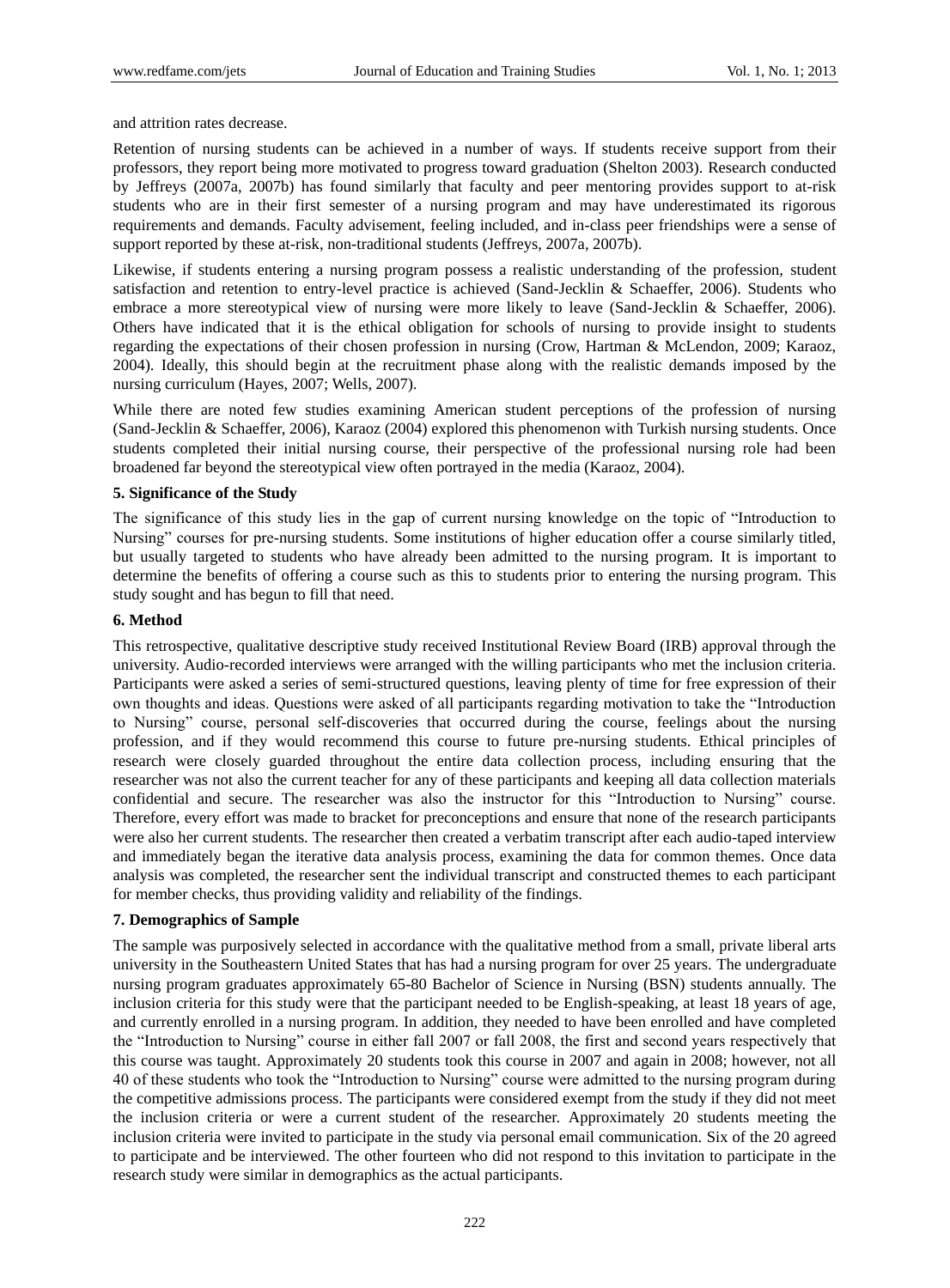The sample  $(N=6)$  was very young at the time of the study with three of the participants who reported their age as 19 years. Two of the other participants were 20 years old and one participant was 21 years old. The participants were one to two years younger when they actually took the "Introduction to Nursing" course. For most, if not all, it was one of their first semester freshman courses so they were only about three to four months out of high school when they were students in the course.

The majority (83%) of the participants were female with only one male in the sample. Four of the participants reported their current academic level as a junior and 2 were sophomores. The juniors are considered second-year nursing students and would have completed approximately 12 - 15 semester credits in nursing. The sophomores are first-year nursing students and would have completed only six semester credits in nursing at the time of the study. None of the sample had actually completed the nursing curriculum.

All of the participants in the study were single (not married) and all were freshman by credit hour when they took the "Introduction to Nursing" course. Additionally, all participants reported their ethnicity as Caucasian except for the male who reported his ethnicity as Asian and African-American.

## **8. Intervention**

An "Introduction to Nursing" course was offered for the first time to pre-nursing students, primarily freshman, in the fall of 2007. This course was designed as an effort to decrease attrition rates as opposed to a tool to increase recruitment. This School of Nursing has approximately three to five qualified applicants for every nursing student position and therefore does not need to increase recruitment. However, it was anecdotally noted over the prior five years that very qualified students would enter the pre-licensure nursing program and drop the major within the first six weeks, too far in to replace them with another student on the waiting list. Unlike attrition due to failure who have the potential of re-entering, this attrition due to voluntary withdrawal early in a program is a permanent attrition and often unrecoverable unless they are replaced with students transferring from another nursing program. This change of major was often not due to failure but rather a misunderstanding of the nursing profession. Some students would often comment that they thought nursing would be an easy major and promptly realized that this was not the case. Others did not have a realistic impression of the nursing role and how they would provide often intimate care of strangers or were pursuing this major to please parents rather than themselves. The "Introduction to Nursing" course evolved as a way to give the pre-nursing students a sampling of things to come as both a nursing student as well as a practicing nurse.

The course was developed by a nursing professor and has been taught every fall since its inception by the same faculty. It is offered as a one-credit elective course for pre-nursing majors – those students who have not yet been accepted to begin the nursing program. It currently a required course only for the students in the freshman nursing cohort, a program for qualifying high school students who have a reserved position in the nursing program provided they perform to pre-determined standards during their freshman year. All students who successfully complete the "Introduction to Nursing" course receive one-credit toward their two-credit nursing elective requirement once they have been admitted as a Nursing student.

The course met approximately one hour each week. A multitude of topics were discussed including but not limited to:

- history of modern professional nursing and the work of Florence Nightingale
- nursing education and various degrees in nursing
- stress management and burnout in nursing
- licensure/certification in nursing and belonging to professional nursing organizations
- various nursing roles
- nursing on the front lines and disaster preparedness
- nursing and faculty shortage

A textbook was used supplemented by various articles and internet sources. Students worked in groups to present the bulk of this content to the class. This provided an engaged learning atmosphere, allowed the students to be well-informed of one particular topic, and provided them a preview to the type of work expected of them once they entered the nursing program. Clarification from the course facilitator was offered as needed. Additionally, the course facilitator solicited the help from fellow colleagues in the School of Nursing to attend the class sessions as guest speakers about a particular nursing role. These guest speakers served several purposes. Students could hear about a multitude of nursing roles including mental health, women's health and obstetrics, pediatrics/neonatal, emergency, surgical, critical care, administration, etc. Students also had the opportunity to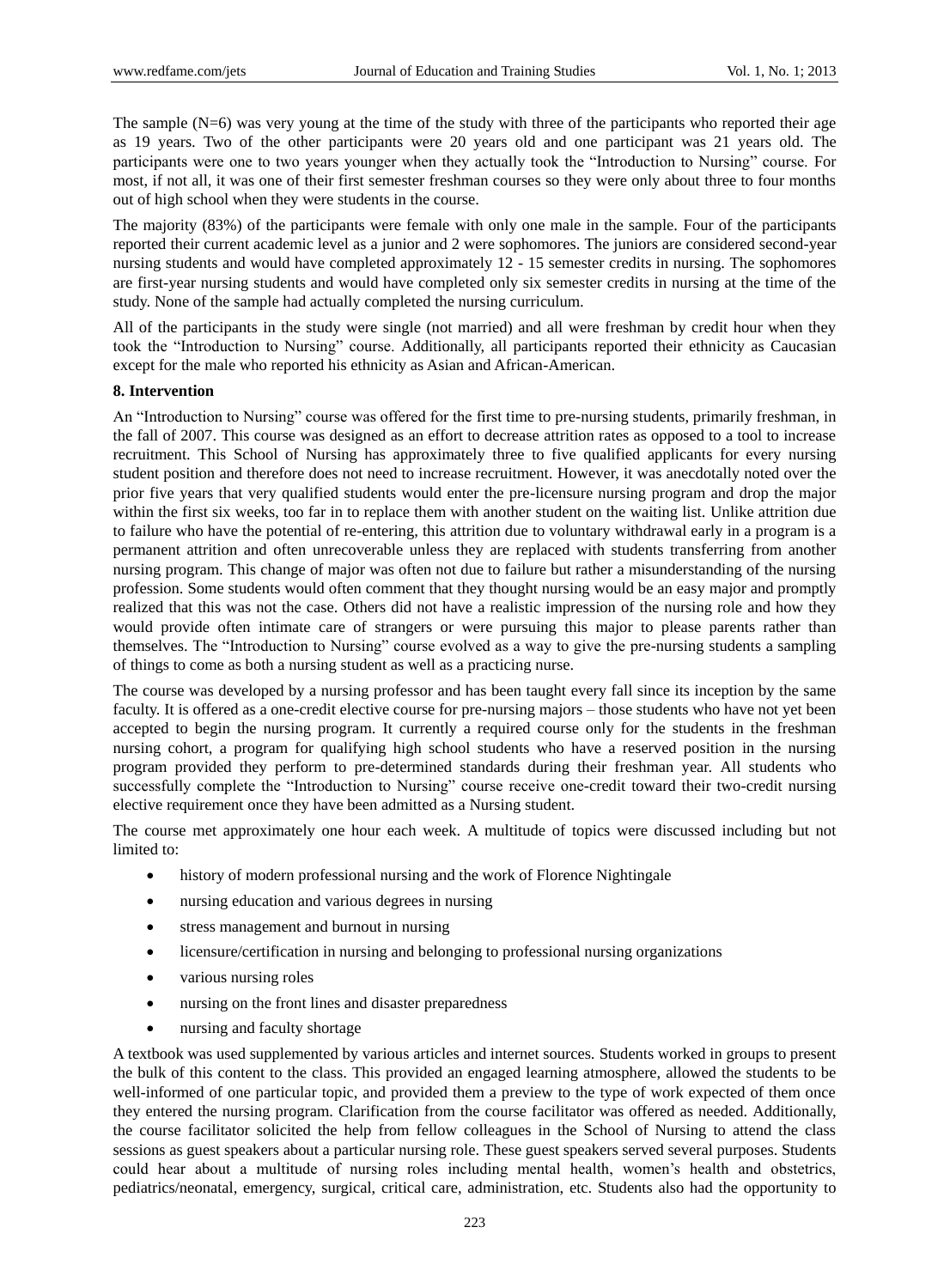meet the faculty who may become their future professors in the nursing program. This guest lecturing by the nursing faculty was more of an informal time of questions/answers about one's journey in nursing rather than a formal presentation. Finally, student speakers were recruited to come during one class and offer a "How to Survive Nursing School" session. The course facilitator is present again for clarification but it is an engaging opportunity for interaction between the experienced senior nursing students and the pre-nursing students. This is often one of the most memorable experiences throughout the entire course in which they can have their questions answered and be offered pearls of wisdom from those who have been there, done that!

Students in the "Introduction to Nursing" course complete assignments modeled after those required of the nursing majors. Each class session, they complete one-minute papers summarizing key points from the class which are posed in question form by the instructor. In addition to the group presentation previously mentioned, the students also complete a paper on a nursing role of their preference, researching topics such as pros/cons, salary, licensure/certification, education requirements, and more. Finally, students compose a written reflection after they complete a three-hour observation experience with a practicing nurse in a clinical setting. They respond to guided questions about their experience and summarize as to whether or not they will continue to pursue nursing as their major.

#### **9. Results**

Since its implementation in the fall 2007 semester, the nursing program has boasted an 80% retention rate of students who have completed this course. While the majority of the 20% attrition was due to failure in the nursing curriculum, a few of these students had life changes causing them not to pursue the nursing major. None of these students reported their exit from the nursing program was due to lack of knowledge or interest in the nursing profession.

As a result of taking the "Introduction to Nursing" course, three essential themes became evident in the data analysis of the participants' verbatim transcripts: *orienting, connecting, and validating.* 

*Orienting* was the theme that described the familiarity the students gained with the expectations of nursing school and the role of the professional nurse. This orienting was achieved through active and passive opportunities. Pre-nursing students had active opportunities to familiarize themselves with the expectations of a rigorous nursing program by completing assignments modeled after those expected of a nursing major. Likewise, they had passive opportunities to become oriented to the role of a nursing student and practicing nurse through guest speakers such as the nursing faculty and senior nursing students.

The theme of *orienting* was expressed by one of the participants as "an intro to nursing class…taught by the school. It was nice knowing what you were kinda getting into. Get an overview of what was going to go on in like the whole nursing school" and "meeting the professors and then being in the class, having little projects, being in the hospital…you kinda get a taste of what it's going to be like!" Another student candidly described "I didn't really have any clue of what nursing was like …actually learning about a profession in a book or someone telling you is a whole lot different than seeing what they do…being in the hospital and doing the shadow experience before you're actually having to go to clinicals did make me a little less nervous to be in the clinical setting, the very first day." The one male participant remarked:

"I thought nursing was just the whole white hat, and white skirts. Sitting at the bedside of the patient. But there's a lot more than that. So there's a wider variety than I had in mind…I was narrow minded when I came to nursing. And this really opened me up and put a broader spectrum for it… I would say it was a good foundation since I didn't know what I was going to expect. But I thought, OK, at least I have a base! And now that I'm in the program...I feel like there's a safety net that was established in that class for nursing school!...so I felt like I was prepared and I was forewarned that you have to work hard, you have to be diligent, persistent in what you do!"

*Connecting* was expressed by participants as both a physical and emotional connection to nursing. *Connecting* was a very active theme that explained the formation of relationships with peers who would become future classmates in the nursing program. Also, to a lesser degree, connecting described the bonds created with the nursing faculty and senior nursing students. Finally, the participants reported a connection to the physical nursing building itself and how that instilled a sense of comfort later when they entered the nursing program.

One student explained connecting as "it was kinda nice meeting the people you're going to be with… in the same class. I'm still friends with some of the people that I met in there [Introduction to Nursing course]." A similar sentiment was recalled by this student:

"I'm still in class with and am friends with and it kind of establishes a support base not only for the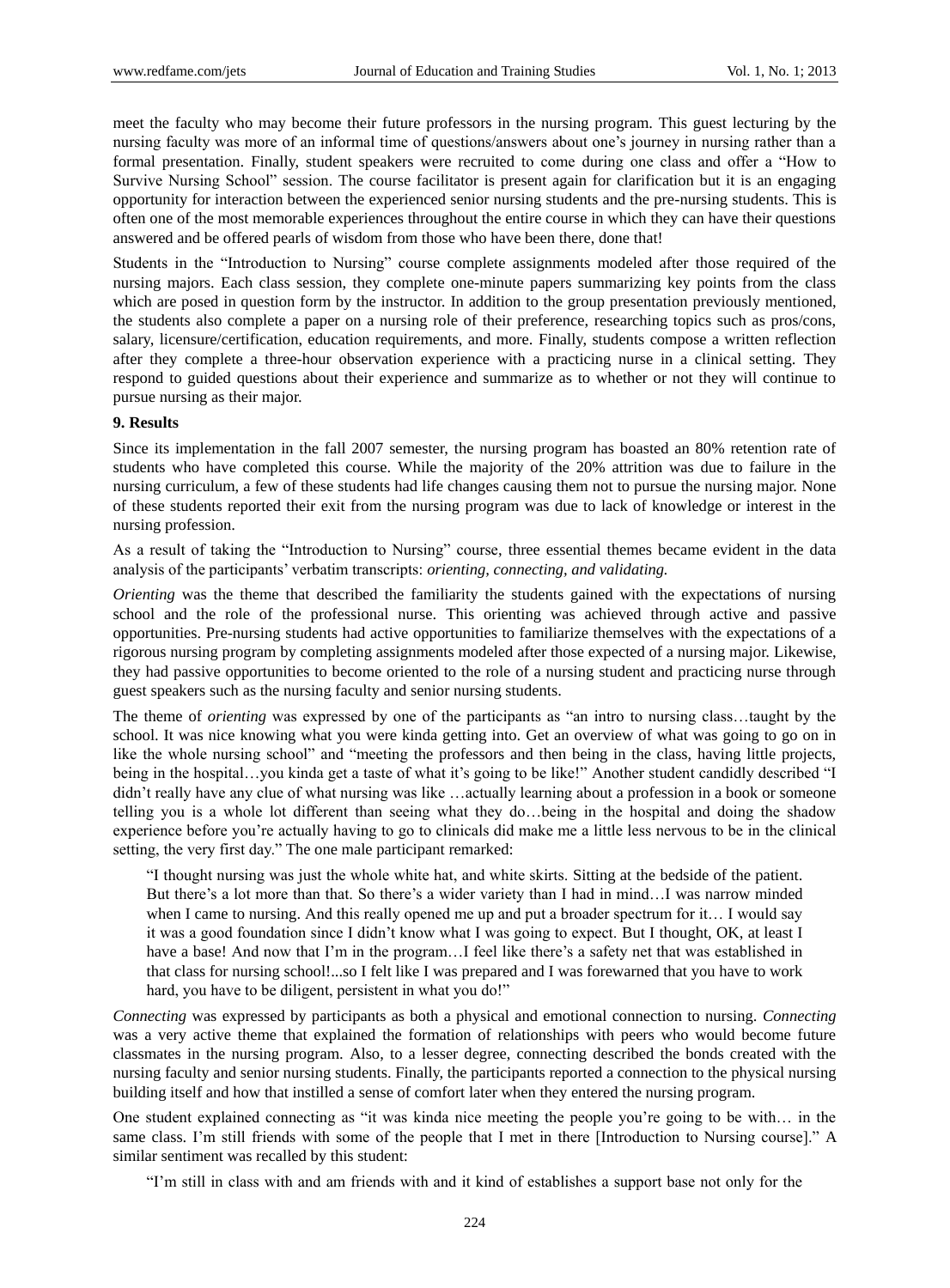interviews getting into the program and excitement about that but continuing on into the classes. It was nice to get to know some of the teachers cause then you don't feel so intimidated. It's really intimidating when you start cause it's so hard, and you hear that it's really hard but having that good first experience…makes it kind of easier going into the first semester of classes where you have to work really hard."

Another participant remarked:

"I mean I think it's nice to be in the atmosphere and kinda get a feel for it before you actually begin it [nursing program]. I know people who didn't take the intro course and they were like a little more confused about the…even the application process or more scared to visit the nursing building. They feel like if you weren't a nursing major you can't enter the building. I think it was a good way before you're an actual nursing student to get acquired to the environment of the nursing building and get used to the nursing staff (faculty) so you're a little less anxious and scared when you actually do."

Finally, the theme of *validating* occurred toward the end of the "Introduction to Nursing" course in which students finalized their decision to pursue nursing as their major after a thorough appraisal of its requirements. One student exemplified the theme of validating when she noted "There was like a video or something that we watched in class…talked about how you're going to…save people's lives and watch people die and just be there for people that really stuck in my mind and I just knew at that point…it's gonna be good and it's gonna be bad but I really wanted to go through both of those and it was going to be gratifying in the end." Another participant commented that a course like this could reduce attrition:

"the course actually did make me definite to nursing through like the shadow experience like having to research more into the nursing role…and just learning the basics of what would be expected…helped me to decide that maybe it would be a good fit for me…cause I know people that got in and dropped out or got in and were like "I don't want to be a nurse!" and could be because either they didn't take this course and have an opportunity to know about it or be aware."

Another participant echoed this sentiment:

"it was definitely intimidating…made me take a step back and question myself if I have enough intelligence to get through this program? And it definitely makes you look at what you're capable of. And that's what I liked about the class... [the shadow experience] is just another indication that's what I really wanted to do!...[the Introduction to Nursing course] prevents a lot of drops. It'll be more beneficial the following year when they make it into the program and decide they don't want to do it. They put all this work into the application and then all the books and everything. They'd have to repeat semesters and stay longer…and probably wouldn't graduate on time."

#### **10. Implications for Nursing Education, Research, and Practice**

The findings from this study have the most direct implications for nursing education. Offering a course such as this for pre-nursing students is a win-win scenario for both students and nurse educators. Students receive a realistic preview of not only the nursing program but also the nursing profession. They also receive a tangible benefit in the form of elective nursing credit toward their nursing major and assistance with special advisement about the application process that they might not otherwise. Students also have the opportunity to meet the faculty, complete assignments modeled after those given to a nursing major, and have an opportunity to observe a practicing nurse in a clinical setting. Finally, they have the benefit of learning pearls of wisdom from experienced and successful nursing students. In addition, nurse educators also benefit from having a preview of the potential upcoming nursing students and the confidence that these students have received a realistic preview in an effort to reduce attrition by preventing voluntary withdrawals.

A natural extension of keeping more students in the seats and retaining them to graduation provides an implication for nursing practice. If students are satisfied, retained, and operating from a realistic preview of the nursing profession, they will graduate and help provide immediate relief of the current nursing and, in due time, the nursing faculty shortage.

The implications for nursing research are vast. "Introduction to Nursing" courses need to be implemented and evaluated on a larger scale to assess long-term impact. Future qualitative and quantitative studies are necessary to investigate the benefits for students as well as nursing programs.

## **11. Limitations and Recommendations of the Study**

The following limitations of this study have been identified. The sample was small and homogenous as far as